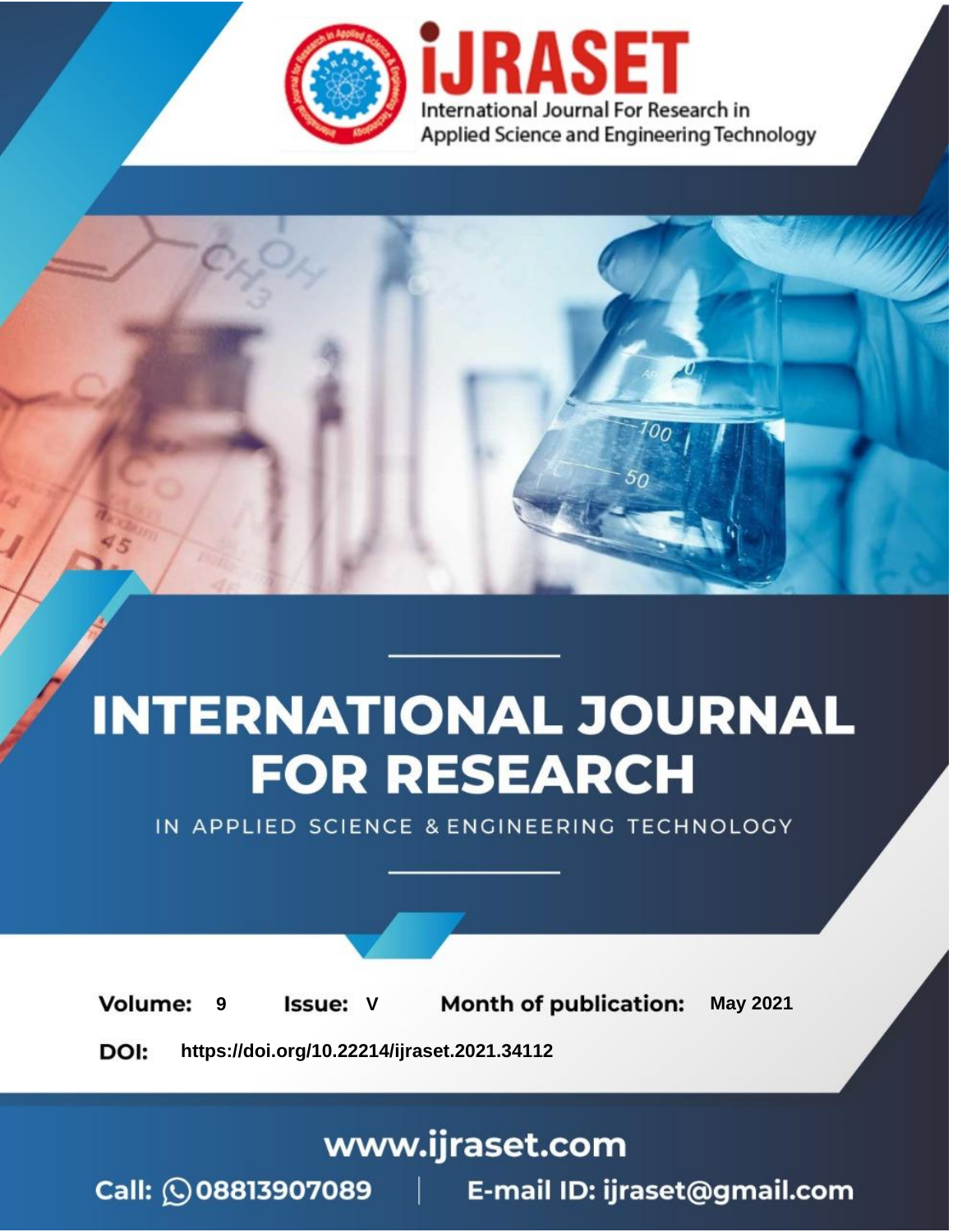

### **Concept of Artificial Intelligence, its Affect and Developing Patterns**

Chahat<sup>1</sup>, Aakash Kumar<sup>2</sup>, Aashima Chhikara<sup>3</sup>, Dr. Suman Madan<sup>4</sup>

*1, 2, 3Student, Department of IT, Jagan Institute of Management Studies, sector -5, Rohini, Delhi, India <sup>4</sup>Associate Professor, Department of IT, Jagan Institute of Management Studies, sector-5, Rohini, India*

*Abstract: While there's a bounty of unused build-up around artificial insights (AI) as we move into the third decade of the 21st century, the history books would tell you that it has been around for a long time. It is best to begin with a brief history of AI some time recently, burrowing more profound into the current principles. The application of machine learning first appeared during the Second World War, when a computer scientist named Alan Turning attempted to break a piece of code known as the 'Enigma code,' which was used by the German forces for secure communication. Concurring to Turing, a machine which can communicate with people without humans knowing it might be characterized as an "intelligent" machine. Keywords: Artificial Intelligence, Machine Learning, Deep Learning.*

#### **I. INTRODUCTION**

While the term 'artificial intelligence' wasn't coined until 1956, Turing incited a quickened sum of research into computer science with a vision of changing the world. Despite a few early guarantees, such as Marvin Minsk's first neuron-computer (known as the Ferranti Stamp 1) and research in mechanical technology, such as GM's unmated robot, inquiries about artificial intelligence (AI) in the 1970s headed into an "AI Winter."

Scientists found it difficult to make insights without more data and computing control. As a result, there has been a decrease in funding and venture capital across all areas of A.I..It wasn't until the first light of the unused thousand years that there was a genuine upturn as changes in computer equipment implied companies had more information driving to openings for generating machine learning recommendations. As the Big Four (Google, Apple, Face book, and Amazon) began to invest heavily in AI innovation, investment grew exponentially, beginning with autonomous cars in 2005, IBM Watson in 2006 (a celebrated case where it defeated a Risk winner), Netflix streaming and Google road view in 2010, and Alexa in 2015.

We presently have endless other applications established on evolving advances like expanded reality (AR), virtual reality (VR), computer vision, characteristic dialect handling (NLP) and others. Terms like machine learning and profound learning have gotten to be synonymous with the field, but there tends to be clouds as to precisely what they mean.

The state of AI has changed dramatically in the last ten years, and it is critical to separate the hype from reality. In this paper, we'll clarify what AI is and the applications of machine learning and profound learning that drop inside its realm. We'll conclude by looking into the impact AI is having on advanced society and what the future may hold.

#### *A. What is Artificial Intellignce?*

AI could be a field of computer science that ponders how machines can mimic the insights of their human partners. Over the final decade, definitions of the term have become quite free and allude to close to any computerized or automated work. Be that as it may, the contrast between an AI framework and conventional program bundles is the capacity to make educated judgments and choices by reacting to designs in information.

Many of us use movies as a direct route to the current state of artificial insights. In November 2019, the most recent instalment in the "Terminator" film series, as well as previous instalments in the series, sparked some discussion about the subject. The reason is that movies tend to offer up AI on the premise that it'll cause doomsday sort of scenarios instead of confronting the reality of what it is really doing within the world. University of Washington law teacher Ryan Carlo expressed one illustration where the motion picture talks around a neural net which could be a prepared show. It would be or may be incomprehensible for some person to build a prepared model that turns itself into an Eliminator.

The takeaway here is that today's AI isn't about machines that can understand human concepts like evil, love, imagination, and technique. The applications are in reality far smaller right now in that they tend to be brilliant at solving one specific errand, which is almost it. AI is ordinarily split into three categories, each being an advancement of the next.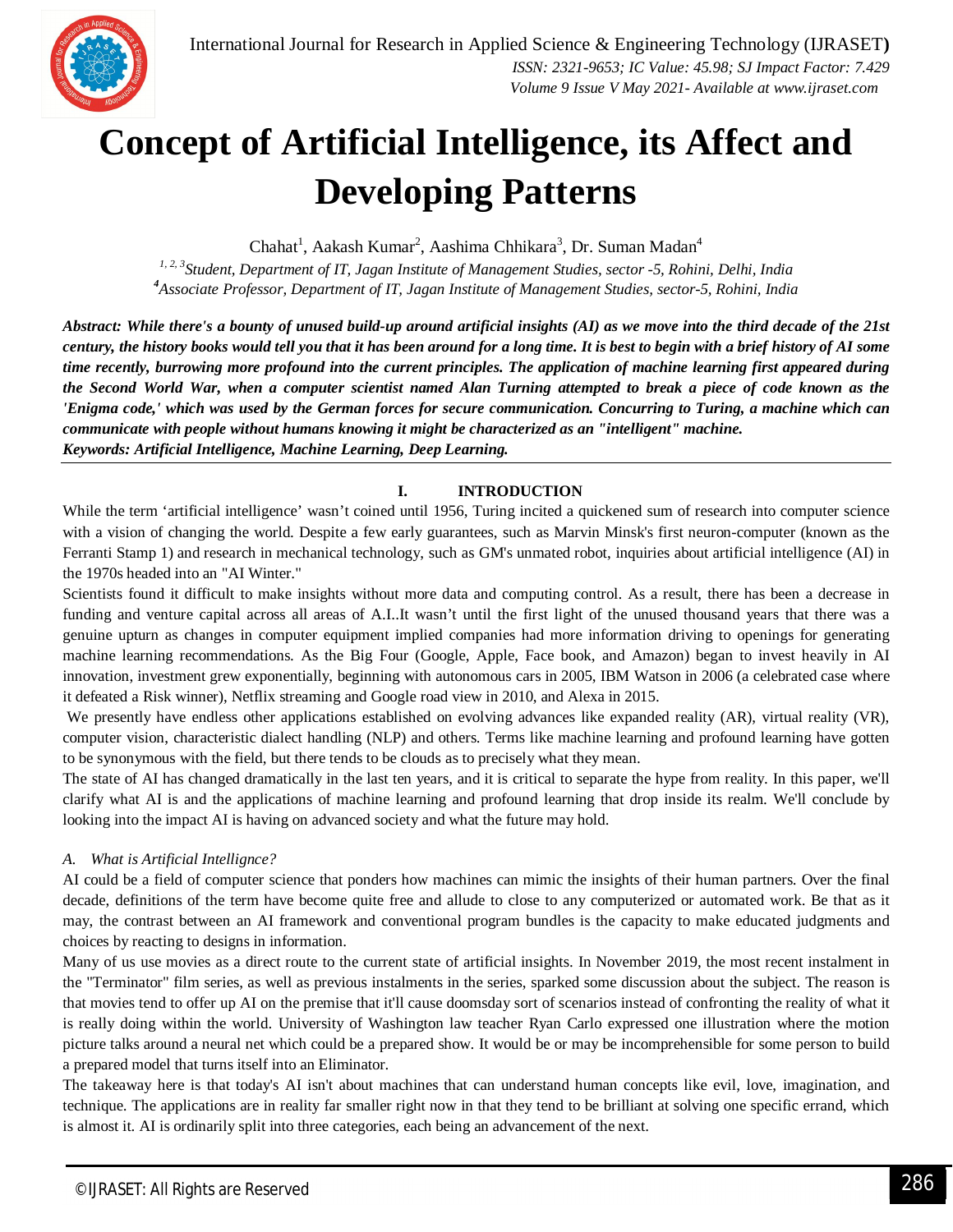

 *Volume 9 Issue V May 2021- Available at www.ijraset.com*

- *1) Artificial Narrow Intelligence (ANI):* Commonly known as machine learning, ANI arrangements specialize in one zone and one issue at a time. This can be the form of AI that we see in advertising nowadays and complete assignments like suggesting an item or foreseeing the climate estimate. ANI comes exceptionally near to imitating and some of the time outperforming how people carry out assignments and it is as if it is a frame of AI that genuinely exists nowadays (a few reports might challenge that, but it is certainly as if it were monetized shape).
- *2) Artificial General Intelligence (AGI):* AGI is the following level from ANI and alludes to AI, which has a "human level of cognitive function." To be fruitful, an AGI framework would have to interface possibly thousands of ANI frameworks together to mimic human behaviour. To put it into setting, the showcase driving IBM Watson framework took 40 minutes to recreate just one second of neuron-activity. Massive corporations are attempting to achieve AGI, and we will get there, but not quickly.
- *3) Artificial Super Intelligence (ASI):* Usually the point where we begin considering science fiction. An ASI framework is one that can totally outperform any sort of human insights. It can be inventive, make level-headed decisions, construct connections and choose whether it wants to be great or fiendish. It is thought that the progression from AGI to ASI wouldn't fundamentally be that huge. If machines can start coming up with their own ideas with AGI, a super clever framework would be the next logical step.

To improve get it to its current state, the two primary applications that drop beneath the umbrella of ANI are machine learning and profound learning. We recently spent some time looking at how AI affects society and plan to take a more in-depth look at both strategies.

#### *B. What is Machine Learning?*

Machine learning is the foremost common form of AI in the world nowadays and the most important cases for ANI are realized. We have been able to develop AI arrangements at a rapid pace in recent years due to massive amounts of data being produced around the world. Machine learning is the process where computer frameworks end up able to gain insights through data.

Devices and Frameworks which are built with machine learning calculations can learn from encounters within the shape of historical information. When we talk about algorithms, we're talking about programming codes, similar to how an engineer would build a website or other online utility. Within data science, the two codes that tend to be utilized are Python and R. Once you listen to these names united approximately, it refers to the dialect in which a calculation has been created for it to operate. Both Python and R have masters and cons. See the references area of this paper for details on where you'll discover more data on Python and R.

A later illustration of machine learning would be Amazon Alexa. Everybody will be recognizable with the voice actuated device which sits within the living room and reacts to commands but may not have considered the AI framework which sits as its establishment.

To put this into a machine learning setting. A client will ask a question by talking to Alexa. Alexa will recognize what the user is inquiring about employing a content to discourse calculation. This is basically a way of turning unstructured information like talked words into information. The change over speech is sent to the cloud and coordinated against a vast pool of existing information to find out the leading conceivable reaction. Alexa at that point sends the answer and changes it to a sound for the user to listen to.

The preparation Alexa goes through is machine learning (ANI), a framework prepared for a particular errand that it does inconceivably well. There is a bounty of other comparable cases that we'll discuss afterward in this paper.

There are four common sorts of machine learning which are summarized below.

- *1) Directed Learning:* This strategy takes existing data and trains a demonstration to figure out how to classify an unused piece of data. For example, it may store information on diabetes symptoms, and when a blood test results in a modern quiet, it can make a prediction. Initially, a human would prepare the machine how to classify symptoms into "Has Diabetes" or "Does Not Have Diabetes." Over time, with sufficient information, an AI framework will be able to require an unused set of data and make its own prediction as to which classification the modern understanding falls into.
- *2) Unsupervised Learning:* Unlike directed learning, these models will endeavour to classify information without any earlier information. The calculations look to discover designs themselves and put information into bunches. A common case is something like a client obtaining behaviour. The calculation won't have existing names and will choose on its own how to classify the information, frequently known as clustering. Envision progressing to a party where everybody could be a stranger.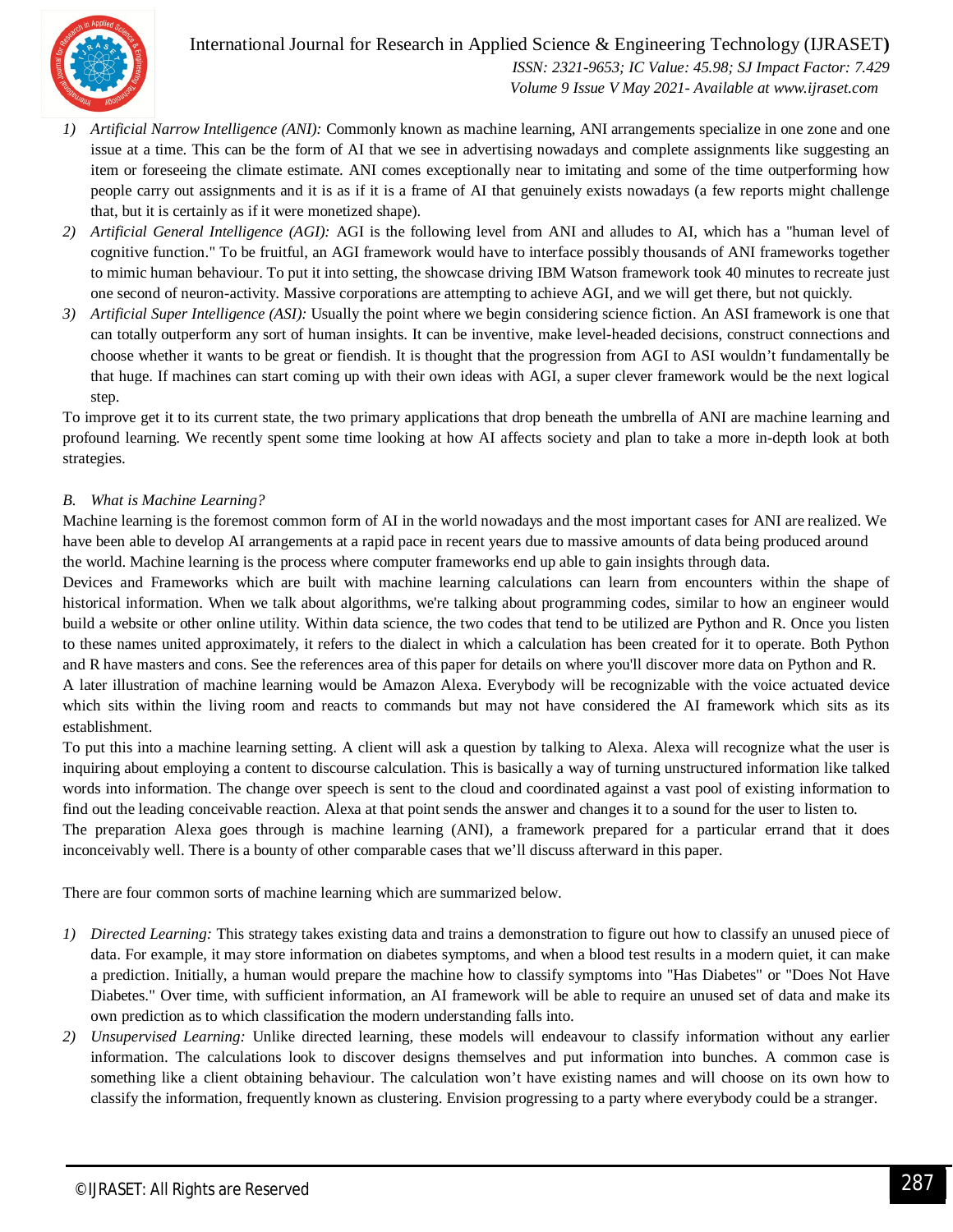

International Journal for Research in Applied Science & Engineering Technology (IJRASET**)**  *ISSN: 2321-9653; IC Value: 45.98; SJ Impact Factor: 7.429*

 *Volume 9 Issue V May 2021- Available at www.ijraset.com*

- *3) Semi-Supervised Learning:* Semi-Supervised Learning may be a blend between directed and unsupervised learning. In a huge volume of information, it is common that a few things are named, and a few are not. A semi-supervised show would have a few named items to indicate that classification exists. It is at that point prepared on unsupervised information to characterize the boundaries of what it is looking at and possibly indicate modern classifications that humans did not indicate when labelling. For example, machine learning is being utilized to detect fraud in managing an account by identifying patterns within the data. However, at first, you will only be able to classify the false activity. Approximately. The complete criminal mentality of extortion is almost undertaking action that no know one can detect, meaning classifying it is outlandish. A semi supervised calculation will take unused information and retrain the product each time to include it in its classification strategies. Whilst a computer being cleared out to do this on its claim might not be 100% precise, it is superior to having no names at all.
- *4) Fortification Learning:* This application has nearly positive and negative rewards for certain behaviours and could be a common strategy in mechanical technology. Machines can learn to optimize behaviour from experiencing positive or negative comes about. For example, if a robot discovered an Iphone and chose to toss it, it would break, resulting in a negative outcome. Be that as it may, squeezing a button opens an App, creating a positive result so it precedes the action. The robot will precede this handle until finding the finest ideal result.

The below image shows how the flow works for Alexa.



Fig1:- How Alexa Works

Within the easiest shape, profound learning calculations have various layers, each giving an isolated elucidation of the information it is based on. This multi-layer approach is regularly alluded to

#### *C. What is Deep Learning?*

Deep learning is another subset of AI, and the term is frequently interchanged with machine learning; however, the two applications are distinguished as a manufactured neural network because their work is intended to (at least attempt to) replicate that of a human brain. One of the key differentiators of machine and profound learning lies in classification. Prior to this paper, we spoke approximately how administered learning methods depend on labelling pictures to classify expectations precisely. A common cited case is that of recognizing between pictures of cats and mutts. In machine learning, there would be bunches of named images for the machine to memorize from and work off to choose on the off chance that future pictures could be classified as a canine or cat. Understanding the same issue with profound learning would not use named cat and puppy information. In the first step, a recent

image is distributed through the various layers of our neural network to characterize the various highlights and arrive at a wellconsidered decision. The human brain works in the same way to discover suitable identifiers. Indeed, children play the board diversion "Guess Who", which is all about including recognition to assist the brain on its way towards coherent predictions.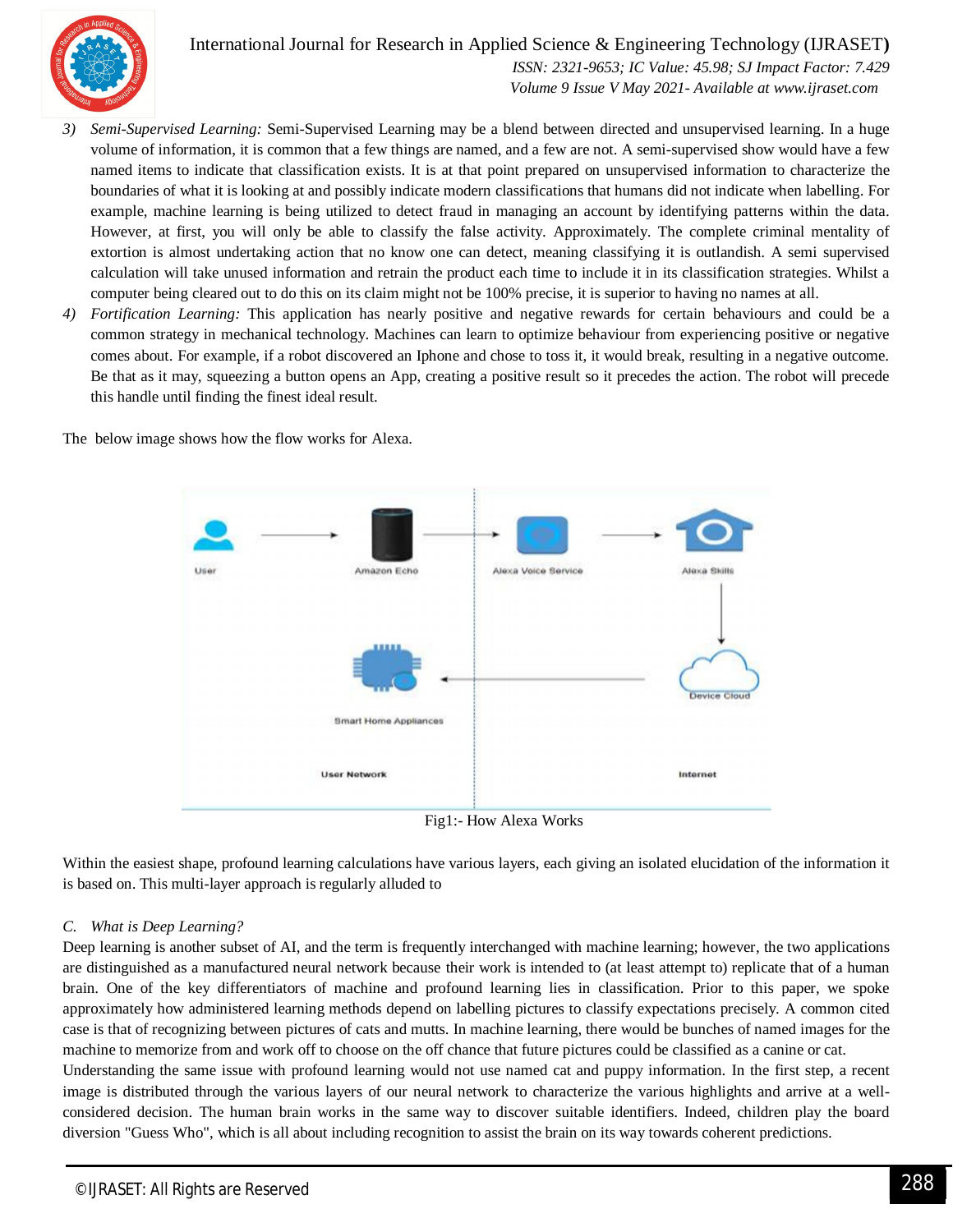

International Journal for Research in Applied Science & Engineering Technology (IJRASET**)**  *ISSN: 2321-9653; IC Value: 45.98; SJ Impact Factor: 7.429*

 *Volume 9 Issue V May 2021- Available at www.ijraset.com*

Deep learning is being utilized in places where there's as much information for classic machine learning calculations to derive conclusions from or issues that are exceedingly complex. Independent vehicles are one innovation that is reliant on profound learning to succeed. For them to think like a human, there should be a network of models working simultaneously. For example, one must know how to drive, another should see the environment, and one needs to get street signs and so on. Until the AI can do all these errands at the same time, we won't see fully commercialized illustrations of totally driverless cars. Advancements in deep learning will eventually be the key to AGI.

#### **II. LITERATURE REVIEW**

F.Sudweeks, (1989). Artificial Intelligence in design. J. S. Gero (Ed.). Springer[2]. Plan investigate incorporates a long history dating back to Vitruvius. In any case, it has been within the final three decades that a small number of coherent inquires about streams have been created. Simultaneously, there has been a growing interest in financing plans by investigating subsidizing bodies. The Plan Computing Unit's investigation is concerned with developing an understanding of the plan as a handle. It starts with the computational worldview and treats planning as an enormously complex frame of cleverly human behaviour.The clearly interesting nature of the plan, specifically, how the act of planning changes the expressed issue, implies that investigating into the plan requires more than the basic importation of thoughts from other regions. ] R Chrisley. & Beiger, S. (Eds.). (2000). Artificial intelligence (A, I): basic concepts (Vol. 1). Taylor & Francis.[3] One of the most important fundamental properties of brilliant behaviour is the ability to memorize. Subsequently, advance within the hypothesis and computer modelling of learn ing forms is of incredible centrality to areas concerned with understanding intelligence. A Pannu (2015). Artificial intelligence (AI) and its application in different areas. Artificial Intelligence, 4 (10) [5]. The field of artificial intelligence gives the capacity for machines to think logically, using concepts. Huge commitment to the different areas has been made by the Fake Insights techniques from the final 2 decades. Counterfeit Insights will continue to play an progressively vital part in the various areas. J.Self (Ed.) (1988) [6]. Artificial intelligence and human learning: intelligent computer-aided instruction. London: Chapman and Hall. Brilliantly instructive systems (BISs) have customarily been thought of in terms of their useful subsystems. The three mandatory subsystems are those containing space information. A demonstration of the learner's current state as well as instructive knowledge. In a few cases, an BIS may be built by the expansion of a discourse level component to an existing computer instrument, recreation, diversion or micro world. A critical prerequisite for a decoupled BIS may be a representation for communication between levels; think about human mentoring is required to direct recognizable proof of reasonable representations. A.P. Engelbrecht (2002). Computational Intelligence: An Introduction[11] The Artificial Intelligence (A, I) field proceeds to be tormented by what can be depicted as' bold guarantees for long-standing time syndrome ', regularly executed by analysts who ought to know better. Whereas objective evaluation can point to concrete commitments over the previous 50 years (for example, computerized hypothesis demonstrating, recreations procedures, the Drawl and Prelog high-level computer dialects, Programmed Discourse Acknowledgement, Characteristic Dialect Handling, portable robot way arranging, unmanned vehicles, humanoid robots, information mining, and so on), the more critical stance is that the more critical stance is that the more critical stance is that the more critical stance is that the more The common public gets quickly bored with such 'bold predictions' that fall flat to live up to their unique build-up, and which eventually render the zealots' guarantees as counter-productive..

#### **III. IMPACT ON SOCIETY**

Deep learning and machine learning are now having an impact on society through a variety of businesses and applications. Some of the key cases are sketched out underneath. The AI segment is by no extent restricted to these, but they speak to the primary employment within the market.

*1) Customer Service:* One of the foremost common shapes of AI is the conversational chat bot. These are informing apps, speechbased assistants or voice enacted gadgets that are utilized to automate communication and create an awfully personalized customer involvement. These applications (frequently known as the Web of Things or IOT) can prepare endless sums of data right away, meaning they can make quicker and more accurate reactions than a human would ever be able to. Similar personalization that makes the best use of information can be used in marketing. Typically, this is where we receive important emails and social media advertisements about topics that we are interested in.In a few cases, each customer can indeed see distinctive site homepages depending on their likely inclinations and what will intrigue them the foremost. Utilizing AI in these ways may be an extraordinary way to guarantee client dependability through a personalized encounter.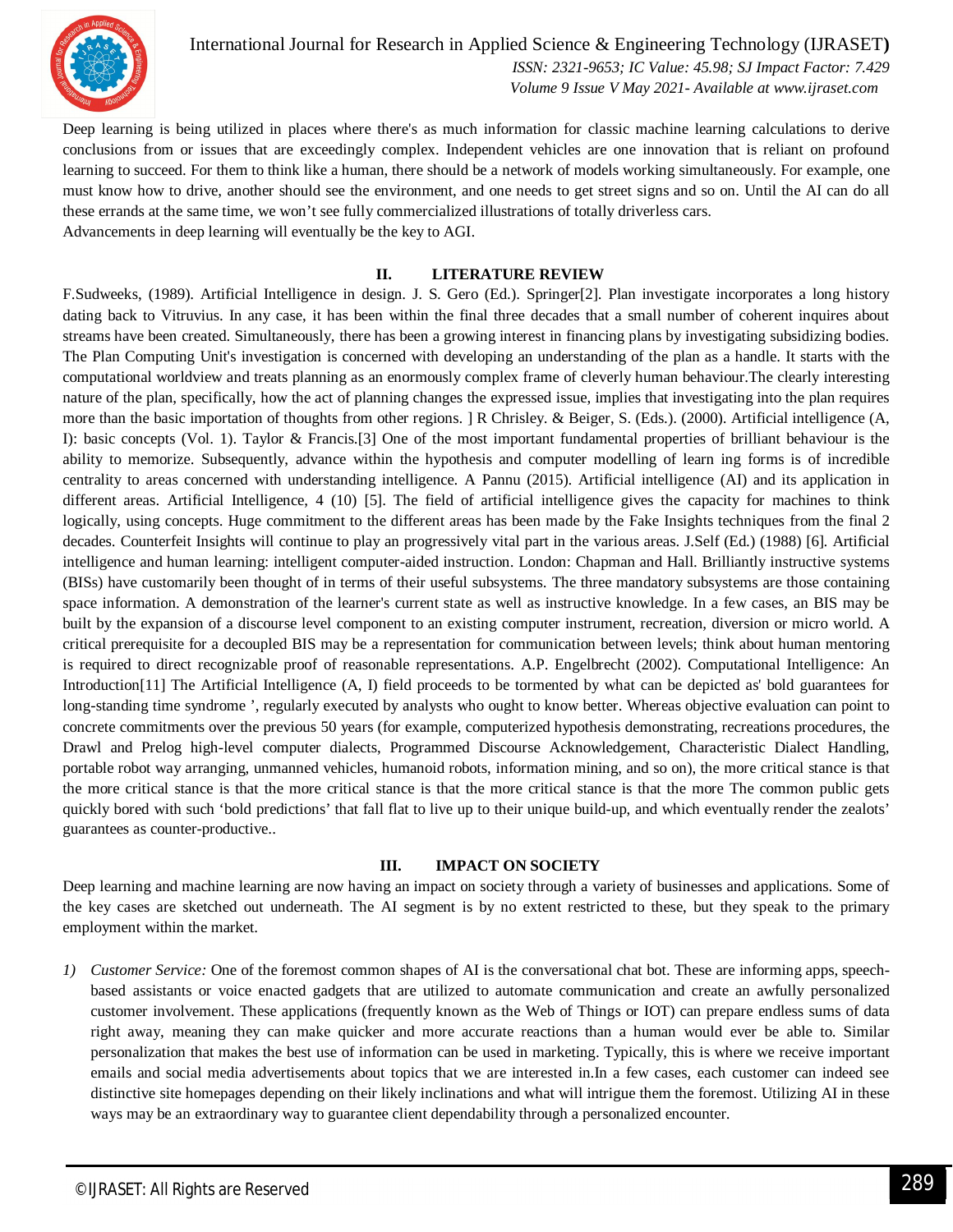

#### International Journal for Research in Applied Science & Engineering Technology (IJRASET**)**

 *ISSN: 2321-9653; IC Value: 45.98; SJ Impact Factor: 7.429 Volume 9 Issue V May 2021- Available at www.ijraset.com*

- *2) Information Security and Fraud:* AI can be utilized to assist recognize false exchanges and prevent unauthorized getting of information. In a quickly developing digital world, Fake Insights play a significant part in defending cyber-attacks. Effective calculations can discover malware and combat spam for illustration. Machine learning will detect unpredictable designs within the information and illuminate businesses when there's a potential danger. As well as this, we are seeing the expanded utilization of identity checks other than passwords such as facial recognition and unique mark innovation. These one of a kind identifiers based on unstructured information are far more difficult to hack and offer an extraordinary layer of security for businesses.
- *3) Trade Prepare Automation:* Businesses that have been set up for a long time tend to have a few manual forms. AI may be a normal accomplice to optimize these endeavours given its productivity at taking care of routine errands, making strides interfacing, eagerness and speed to do repetitive assignments and capacity to handle gigantic amounts of information. There are a few self-evident forms, like utilizing mechanical technology in factories, overseeing conditions in item capacity, processing instalments and enrolling client demands, but these, as it were, touch the surface of the conceivable outcomes. Doctors can utilize AI gadgets to dictate clinical notes which automatically fill out the significant shapes and order a prescription. Attorneys will use AI to prepare contracts and agreements at a moment that will have taken them days or weeks.
- *4) Predictive Analytics:* Machine learning is being utilized in prediction-based systems. For example, consider an individual applying for a loan. As they enter their information, machine learning calculations can foresee in real-time whether they are likely to be a good or awful future hazard, i.e. will they eventually default on payments. The show appears to then choose on the enticing rates or terms of the advance instantly..Predictive applications are becoming to be exceptionally common in several businesses presently. One such way is through recommender systems. For example, Netflix anticipates what appears we need to stream, spottily informs us of the music we need to listen to, and Amazon anticipates the items we need to buy. Indeed, a Google search anticipates what we need to know after we write or say a few words.
- *5) Staff Training:* AI is being utilized in businesses to make personalized training plans. A few companies may have gigantic knowledge bases that take staff weeks or indeed months to learn. AI has appeared to cut this in half by presenting content to the learner in the way that best suits them. This could include the order in which they learn things, the amount of time between when learners are shown rehash information, or the type of material used, such as written, visual, or audio. Preparing is both more valuable and pleasant.

#### **IV. EMERGING TRENDS**

Numerous rising AI patterns are centred on machines and deep learning methods. A clear need moving into 2020 is independent AI. We have, as of now, talked about almost all vehicles, but while they are not prepared to be commercialized, however, developments like rambles and robots that move on their claim are likely to have a greater affect.

Google and Amazon are currently testing drone innovation, but other applications such as agriculture, development, and coordination are making rapid progress. In each of these, rambles are removing gigantic sums of manual labour and driving better proficiency and productivity.

Beyond that, cyber security has to be at the beat of AI strategy records. Gartner says that as much as 30% of AI cyber attacks use information poisoning or AI demonstrates burglary to compromise frameworks. Organizations have to begin doing all they can to avoid imaginative frameworks from being penetrated. While machine learning and profound learning are critical to development, they are too a sharp way for programmers to create methods that can carry out modern sorts of cyber attacks.

The world of appearance and debate is also changing. We have already discussed chat bots in this paper, but according to Gartner research, up to 70% of workers will work with conversational platforms on a daily basis. This might be within the frame of portable, voice-activated or benefit gadgets, but in whichever frame, conversational AI is becoming enormous commerce.

5G systems will provide super-fast download and transfer speeds, resulting in greater access to information. These networks are now available, but they are still expensive and limited to very specific areas. Going into 2020, the increased transmission capacity will permit machines to gather and transfer more information than ever some time recently, making common advancements in AI innovation.

While it isn't a rising drift as such, network enhancements like 5G will likely bring advances such as expanded and virtual reality back to the bleeding edge of AI systems.

This innovation has already shown to have practical applications in healthcare, development, and education, but it still has a long way to go before reaching its full potential.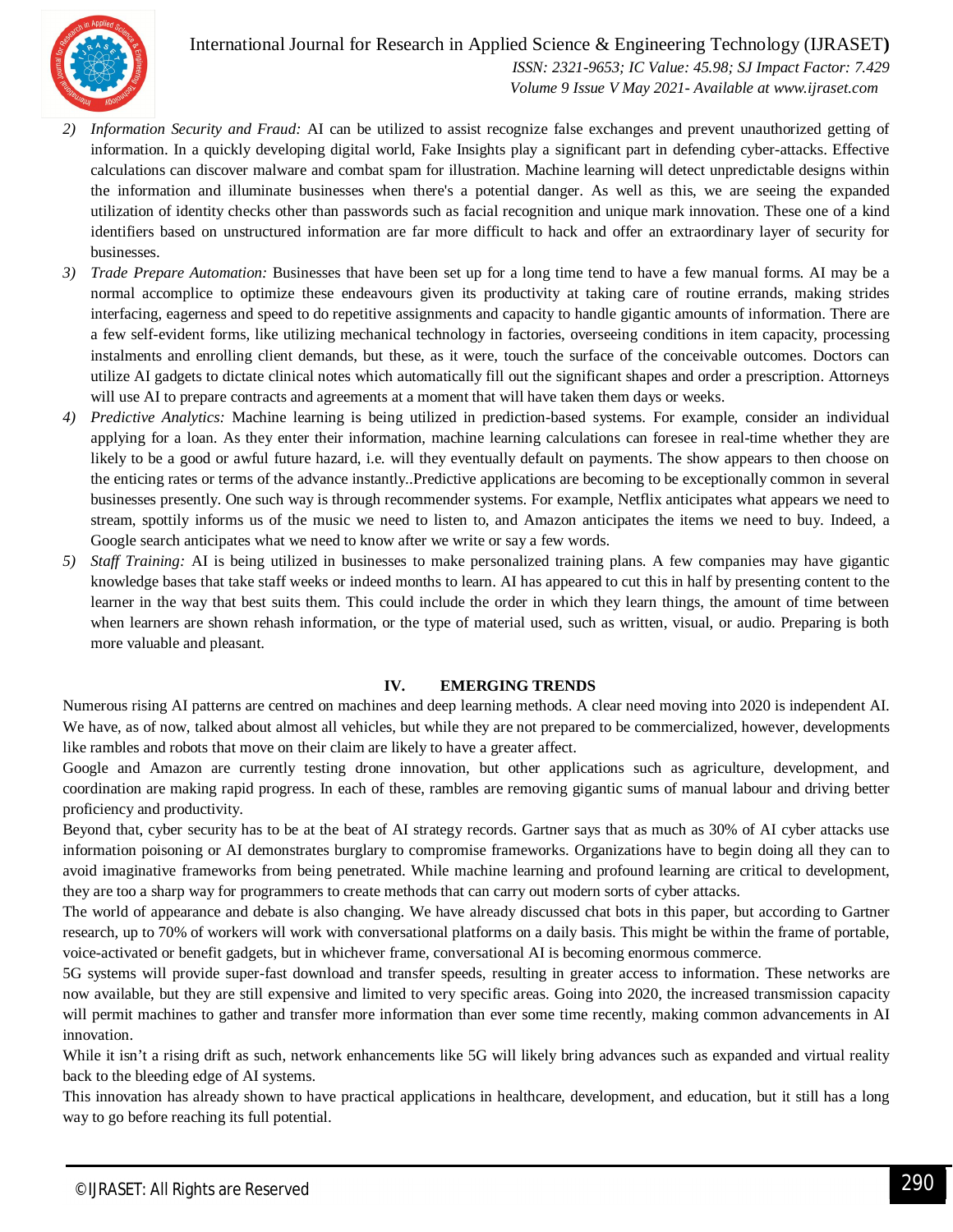International Journal for Research in Applied Science & Engineering Technology (IJRASET**)**



 *ISSN: 2321-9653; IC Value: 45.98; SJ Impact Factor: 7.429 Volume 9 Issue V May 2021- Available at www.ijraset.com*

#### **V. CONCLUSION**

AI has been around us for a long time, but as we move towards 2020, more is expected from innovation than ever some time recently. With the way in which it has changed everyday life through machines and profound learning, AI has become inserted as a portion of what we do. In truth, much of the time we don't indeed recognize something as AI since it is so recognizable, rather like how we take utilizing the Web for granted.

AI has continuously been considered as cutting edge in case we go by films and TV but as the illustrations within the paper appear, it I very much within the here and presently.

#### **REFERENCES**

- [1] Developing Machine Learning and A.I Patterns to Observe In 2020, November 2019, https://www.crn.com/slide-shows/internet-ofthings/6-emerging-ai-andmachine-learning-trendsto-watch-in-2020.
- [2] F.Sudweeks (1989). Artificial Insights (A, I) in plan. J. S. Gyro (Ed.). Springer.
- [3] R Chrisley. & Beiger, S. (Eds.). (2000). Artificial intelligence (A, I): basic concepts (Vol. 1). Taylor & Francis.
- [4] D. Li., & Y. Du. (2017). Artificial Intelligence (A.I) with vulnerability. CRC press.
- [5] A Penne. (2015). Artificial intelligence (A.I)) and its application in several ranges. Artificial Intelligence, 4 (10), 79-84.
- [6] J.Self,. (Ed.). (1988). Artificial intelligence (A.I) and human learning: cleverly computer-aided instruction. London: Chapman and Hall.
- [7] Y Shi,. (2019, February). The Affect of Artificial Intelligence (AI) on the Bookkeeping Industry. Within The Universal Conference on Cyber Security Insights and Analytics (pp. 971-978).Cham Springer.
- [8] J. Paschen, J. Kietzmann, & T.C. Kietzmann. (2019). Artificial intelligence (AI) and its suggestions for market data in B2B showcasing.Diary of Business & Mechanical Market.
- [9] P.C Jackson, (2019). Presentation to artificial intelligence (A.I). Dispatch Dover Publications.
- [10] L.K.Davis, & R.M Uppu, (2019). Principal Theory of the Advancement Constrain: Quality Engineering utilizing Engineered Advancement Artificial Intelligence (SYN-AI). 585042.
- [11] A.P. Engelbrecht (2002). Computational Intelligence: An Introduction.
- [12] F. Hemmert, P. Becker, A.Görts, D.Hrlic, D.VNetzer, & Weld, C.J. (2019). aicracy: Ordinary Objects from a Future Society Represented by Artifical Intelligence (A.I.)Mensch & Computer.
- [13] A.O Deniz et al. "Using Artifical Intelligence (A.I) for Automating Asphalt Condition Assessment." (2019).